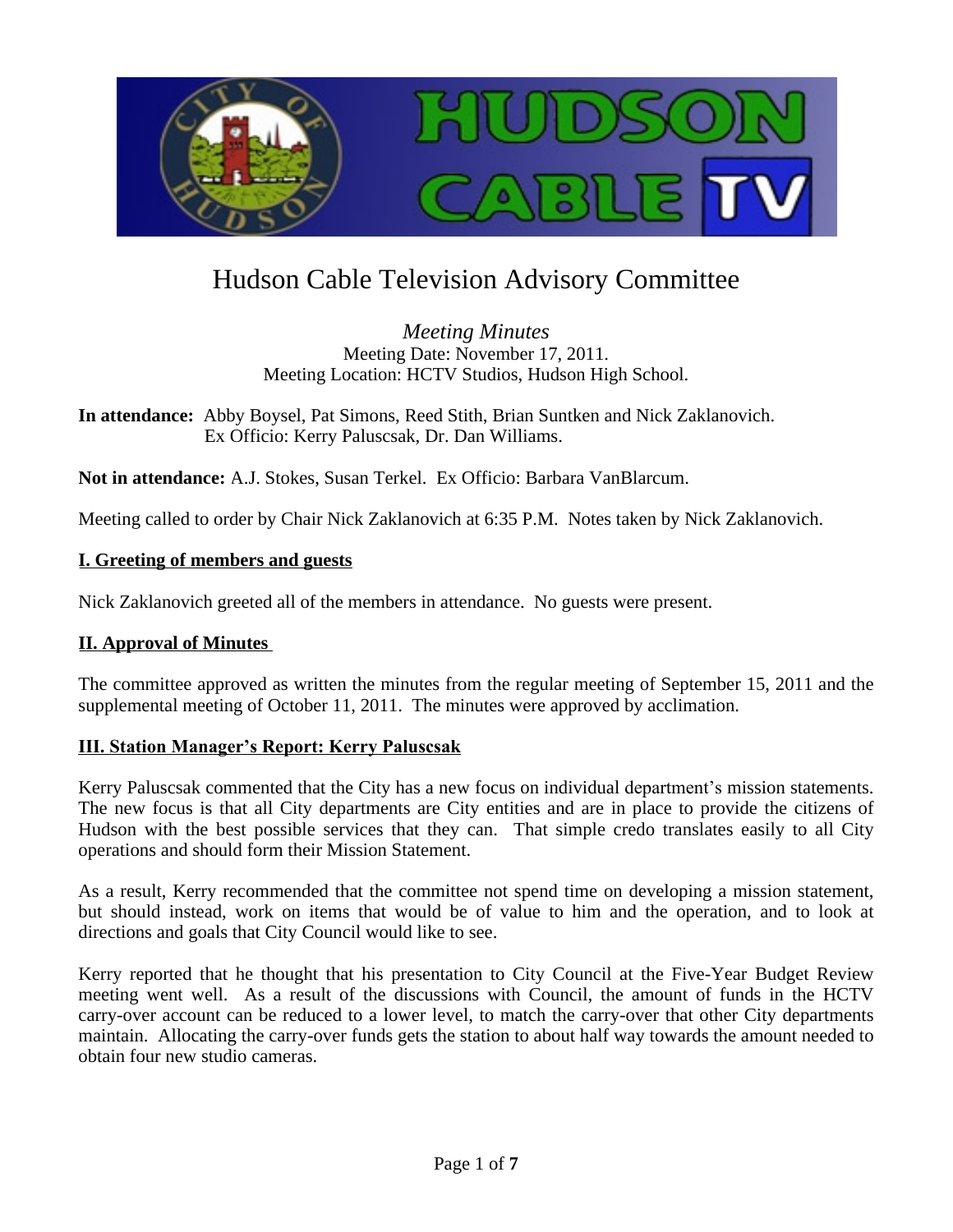# **III. Station Manager's Report: Kerry Paluscsak, continued**

Other options are being examined to make up the difference, including a possible lease arrangement tied to a City bond that could be paid off over a five year period at an attractive interest rate. If a lease arrangement is the route that Council decides to take, the leased camera equipment would be owned by the station at the end of the lease period. The hope is to continue to build the carry-over fund beyond the acquisition of new cameras, to provide funds for the next big-ticket item that might be needed, whatever that may be.

Dr. Williams added that he does not see much funding coming out of the City general fund, so a lease or bond option may be the most promising method to move forward on the studio cameras. As the process unfolds, Kerry said that he would keep the committee posted on developments.

Pat Simons inquired about the schedule that is published weekly in the Hudson Hub-Times. Kerry said that the newspaper provides the schedule information as a public service.

## **IV. Public Access Coordinator's Report**

Barbara VanBlarcum supplied the following news on Public Access:

Many of the 2011 political candidates used HCTV's public access availability to reach out to the Hudson community. Mayor Bill Currin did an interview program and Mayoral candidate David Hack did two interview programs. Council-At-Large candidate Dr. Dan Williams did an interview as did new first ward Councilman Dennis Hanink. The Hudson Economic Development Corporation covered their Candidate's Forum, including the Hudson Board of Education candidates. The Hudson Rotary also provided video of their Candidate's Forum. The Hudson PTA produced a show that interviewed all of the Board of Education candidates. The PTA also recorded their final Board of Education Candidate's forum at the Hudson Library. That program will play on Channel 16 for the final five days of the campaign.

Mary McDonald produced another Book Chat program with Hudson artist Sallie Swindell. Mary also recorded an author interview at the Stow-Monroe Falls Library, where she now works. The new show is titled "On the Page" and featured an interview with Cinda Chima.

A new access producer is making a program about "green" roofs. Western Reserve Academy provided two lectures: General Daniel Christman and WRA alumni Rob Tercek, a digital media wizard. A public access program about the Art on The Green event featured interviews with many of the artists and attendees of the event. Coverage of the Halloween Window Painting event was also shown on the station.

Brian Suntken produced a show on the O.S.U. Band and has also put together two holiday musical extravaganzas. The holiday shows feature a buffet of music for Thanksgiving week – two 2-1/2 hour programs, for as total of five hours of music for our pleasure.

Kabir Bhatia is back in the studio producing new "Up Late" programs; one will be produced live this Friday at 8:00 PM for anyone that would like to attend. His most recent Up Late show featured Kent S tate University President Lester A. Lefton.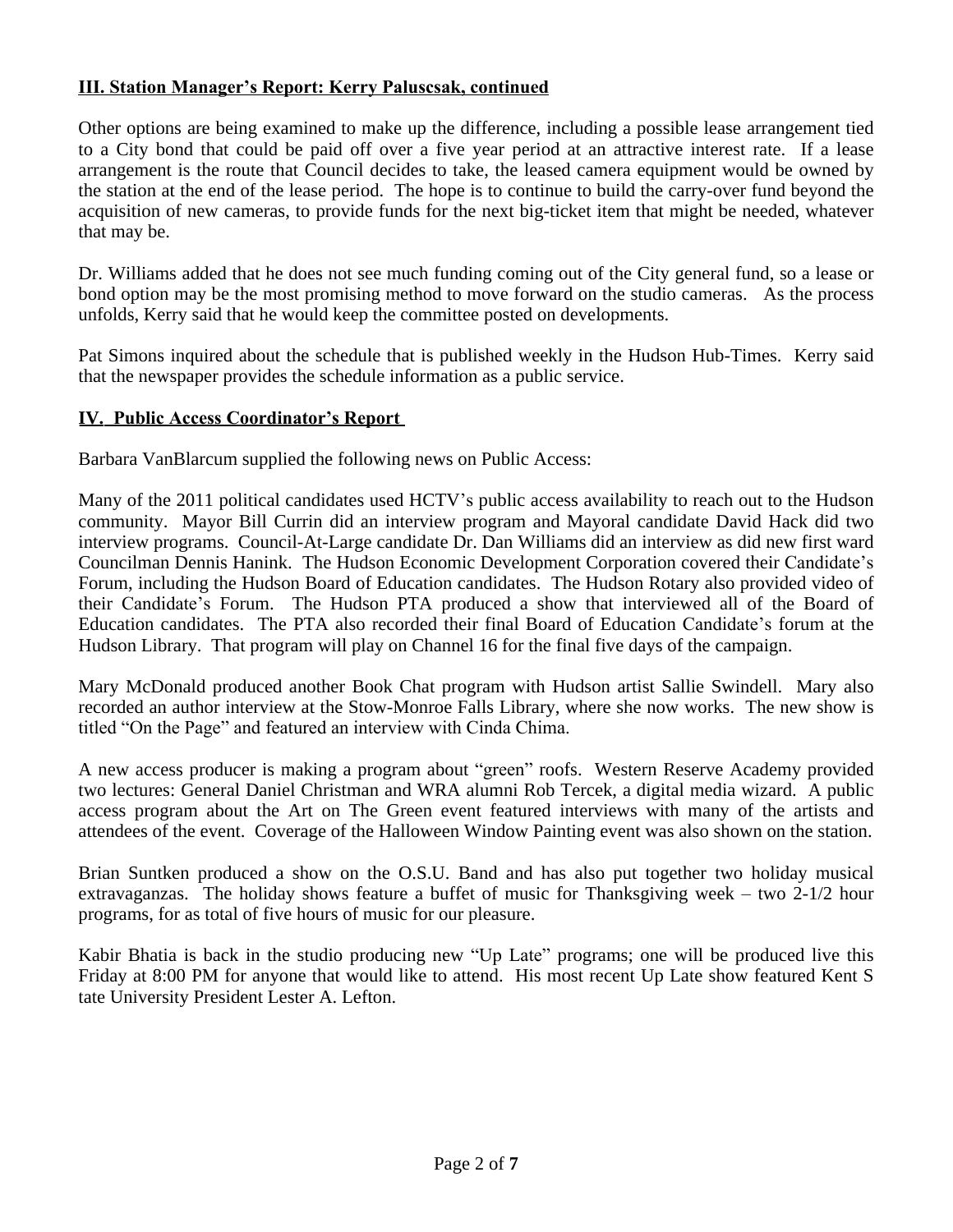# **V. CAP ACT Update**

Kerry reported some positive movement on the national front in regards to the Community Access Preservation (CAP) Act. More co-sponsors are coming forward to support the bill on a bipartisan basis. Kerry is hopeful that the bill will come out of committee after the holidays and be acted upon by the full House of Representatives. Approval of the Federal act would supersede the restrictive State legislation. He was hopeful that enactment of the bill would revive the equipment grant fund.

Reed Stith asked if the fees that come from the franchise fees are earmarked for HCTV, or could Council do as they wish with the funds. Kerry responded that Council could do as they wish, but the past practice has been to pass through all of the franchise funds to the HCTV operation. Reed asked about the carryover fund and how many years it has been building. Kerry answered that the fund has been building slowly over the past eleven years.

In regards to the carry-over fund, it is held as an emergency fund in the event that a major piece of equipment would need to be replaced. When just such an emergency fund need comes up, a request to Council is made to have the reserve funds placed into the operating fund account, before the funds can be spent.

Dr. Williams added that the overall City carry-over is forty percent of the following year's budget. The individual departments build their own funds, but they are expected to use the funds eventually.

## **VI. Previous Meeting Follow-Up**

Nick mentioned that he had e-mailed all of the members a copy of the Hudson Monthly article about HCTV. Pat had mentioned at the previous meeting that the article was very inspirational to her.

Nick also updated the group on the proposal to create a video editing class under the auspices of Hudson Community Education and Recreation (HCER). Nick said that he had received a positive response to the idea of a class from the HCER Director, Mr. Grant Aungst. Mr. Aungst will meet with some members of the committee to discuss the idea further in about a month. Kerry added that HCTV will be hosting a class in January, through HCER, for third or fourth grade students where they can visit the studio and then produce their own five-minute news program.

Nick said plans for the revival of the Business-Link program are moving forward. A meeting will take place in the next few weeks with Carolyn Konefal of the Hudson Chamber of Commerce and Mr. Charles Wiedie, Economic Development Director for the City to talk about the Business Link program.

Nick reported doing some research into the offerings of other PEG stations across the nation. After looking at other community's Public Access offerings, it is his opinion that HCTV is doing quite well in comparison with some of the equivalent-sized operations. He added that there was one Maryland-based operation that he researched that has an excellent web site and appears to have some very interesting Public Access program offerings. Nick said that he would e-mail the internet addresses of some of the notable operations that he researched, so that the members of the committee can see some of what he found. He also mentioned that some of the stations that he found do live streaming of their Public Access programming.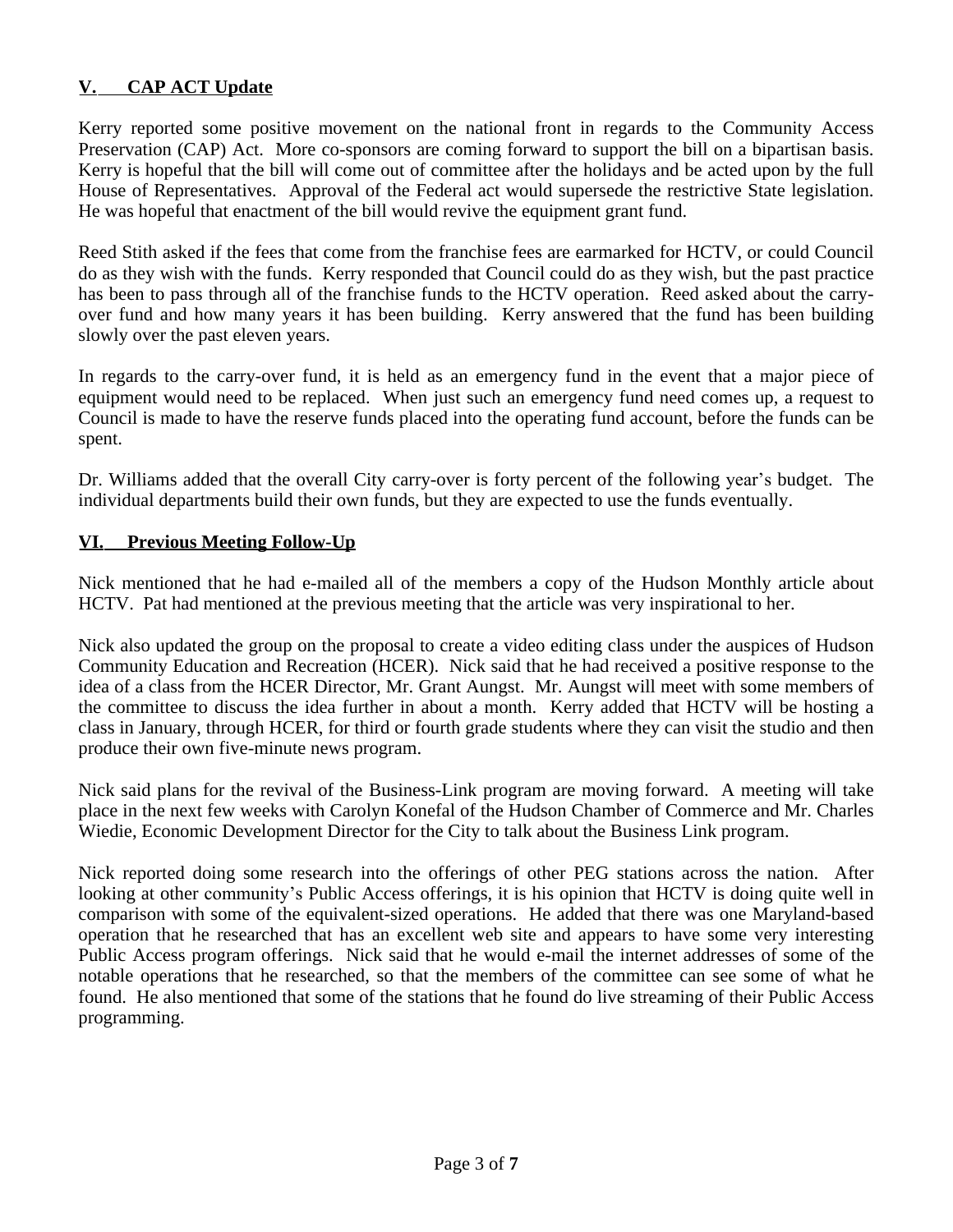# **VI. Previous Meeting Follow-Up, continued**

Kerry said that starting in January, 2012 HCTV programming that is currently on Channel 15 will be available at the same time via the Internet. Abby Boysel added that most of the members of the church service that she records at Holy Trinity Anglican Church cannot watch her programs because they do not live in Hudson and streaming from the Internet will help broaden the viewer base. Kerry added that the Public Access contract may need to change because of the rights issue with music during performances. When Channel 15 is streamed as is, the producers will have to have webcast rights to the music that is presented. Kerry also added that the background music that currently plays between programs is not cleared for webcast, and will therefore no longer be heard when the web streaming begins.

Reed asked if the Channel 15 programming could be supplied via on-demand. Kerry replied that HCTVproduced programming is already available on-demand, but Public Access programming on the channel will not be presented that way. Kerry also said that the difference between broadcast, webcast and live performance music rights is significant, and the BMI license that the City is contemplating buying would only cover live music performances. The cost to add webcast rights to the license contract is prohibitive and is not being considered.

Dr Williams inquired about the licensing for music that is performed at the school concerts. Kerry said that the schools should obtain rights to perform the music in the auditorium, and part of that rights clearance should include the cable-casting of that music via Public Access.

Nick asked about Kerry's statement at the last meeting that there were active sixty-five Public Access producers that he had available when he was working in Cleveland Heights. Nick wanted to know how so many producers were available in that operation. Kerry responded that the difference was solely geographical, in that there were twenty-two communities available in his former operation, whereas Hudson is a single-community operation. Reed asked Kerry to estimate how many producers we have in Hudson. Kerry said that he would guess that about twenty producers submit programming annually, some only producing one program a year, while others regularly submit programs.

Reed asked about the availability of the HCTV program guide on the cable system Kerry responded that the cable provider serves so many different communities on the same access channels, that logistically, for the cable provider to maintain a schedule for each community would be impossible.

Pat asked about the new City web site. She was not aware that the new site had been launched. Dr. Williams said that the new web site had been up and running for over a week and that the new site has extensive advantages over the old site. Kerry added that one of the new web site capabilities that could be a plus for HCTV would be the ability for citizens to order DVD copies of programs via the City web site.

Abby updated us on the wrestling coverage program idea that she had spoke about at the last meeting. Her plan is to record the finals competitions that will take place the weekend of November 19. She also mentioned that a High School match will also be covered, including interviews with the participants following their matches. Abby also said that the Krados wrestling teams will be starting competition shortly and some coverage will be generated from those matches.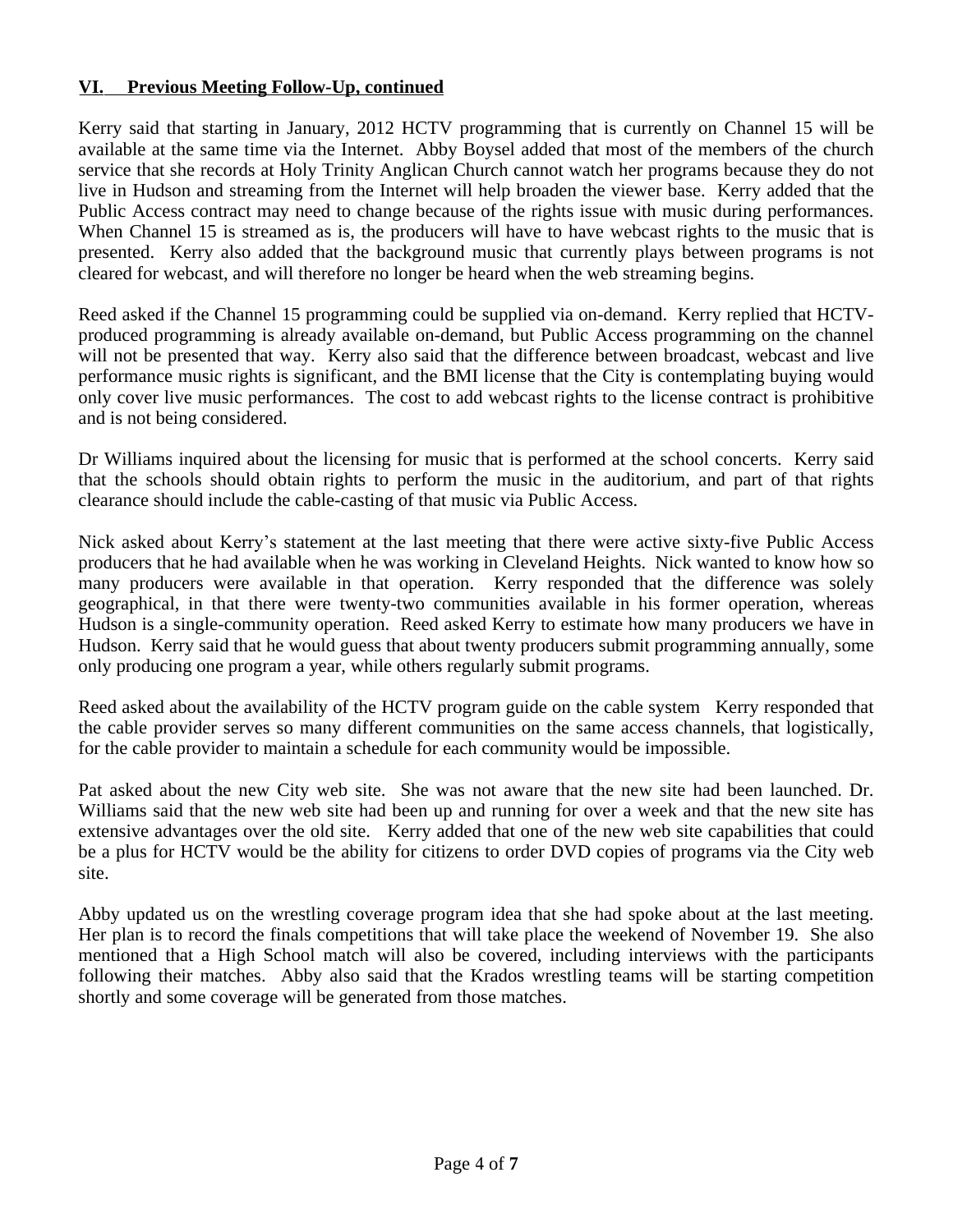# **VI. Previous Meeting Follow-Up, continued**

Abby also updated us on a youth access programming idea that she had. She said that she came up with the idea of having a competition for the host of the new youth program. The name that she came up with for the new show is "What's Happening in Hudson" and it would consist of random recordings of anything that may be going on during any weekend that may be of interest to the younger citizens.

#### **VII. Mission Statement/Strategic Plan Subcommittee Update – Pat Simons & Reed Stith**

Reed circulated copies of the preliminary discussions that he and Pat developed concerning a Strategic Plan at their recent subcommittee meeting. Reed said that the result of their discussions was a plan that could inspire employees and volunteers for the station, as well as possible contributors to the cause. He also added that the plan could be used as a measurement of progress and a justification that the goals of the committee have been addressed, and hopefully, met.

Reed reviewed the sheet of details that he and Pat developed pertaining to surveys, developed goals, stretch goals, people development (employees & producers), process and procedural changes. Once the goals are set, a plan will then be developed to accomplish the action items that lead to the goals, including target dates for completion. Reed brought forward the idea that with a plan in place, it takes away the doubt from anyone that would question why a certain task is being undertaken by the group.

Pat added that her main concern is the continued funding for the station and feels very strongly that having a contingency plan in place would be a large help in the effort to solicit and obtain grants. Abby added that having a defined plan would give us all "one voice" that would reinforce the ideas and goals of the committee.

Pat asked Dr. Williams for his opinion of the efforts to develop a committee plan. Dr. Williams responded that Nick has joined Kerry at the Budget meetings, as a representative of the committee, and Council likes to see support like that. Kerry said that with uncertainties that the station and the City are looking at in regards to budget, it is definitely helpful to have the support of the committee members behind any station action that comes before Council and the community.

Reed said that the process of developing a plan would take several more meetings to complete. Abby asked if the plan development should be a full committee task, or just a subcommittee assignment? Reed said that he thought that the subcommittee route would be the best angle to take on the plan development, with feedback of all of the committee members as the plan development progresses, with the discussions of the subcommittee work brought back to the full committee for review and discussion.

Kerry added that the partnership with the Hudson City Schools could be a method to use to expand the boundaries of HCTV into areas (adjoining cities) not presently served by the station. Expanding the HCTV service into areas within the school district, but not within the City of Hudson borders, could be a way to better serve the school district, expand the coverage of the station and could also be a source of additional franchise payment revenue. Pat asked if HCTV would be able to record the government meetings of the adjoining cities. Kerry responded that such a move would be considered, if the communities wanting that service would be willing to pay for the resultant coverage.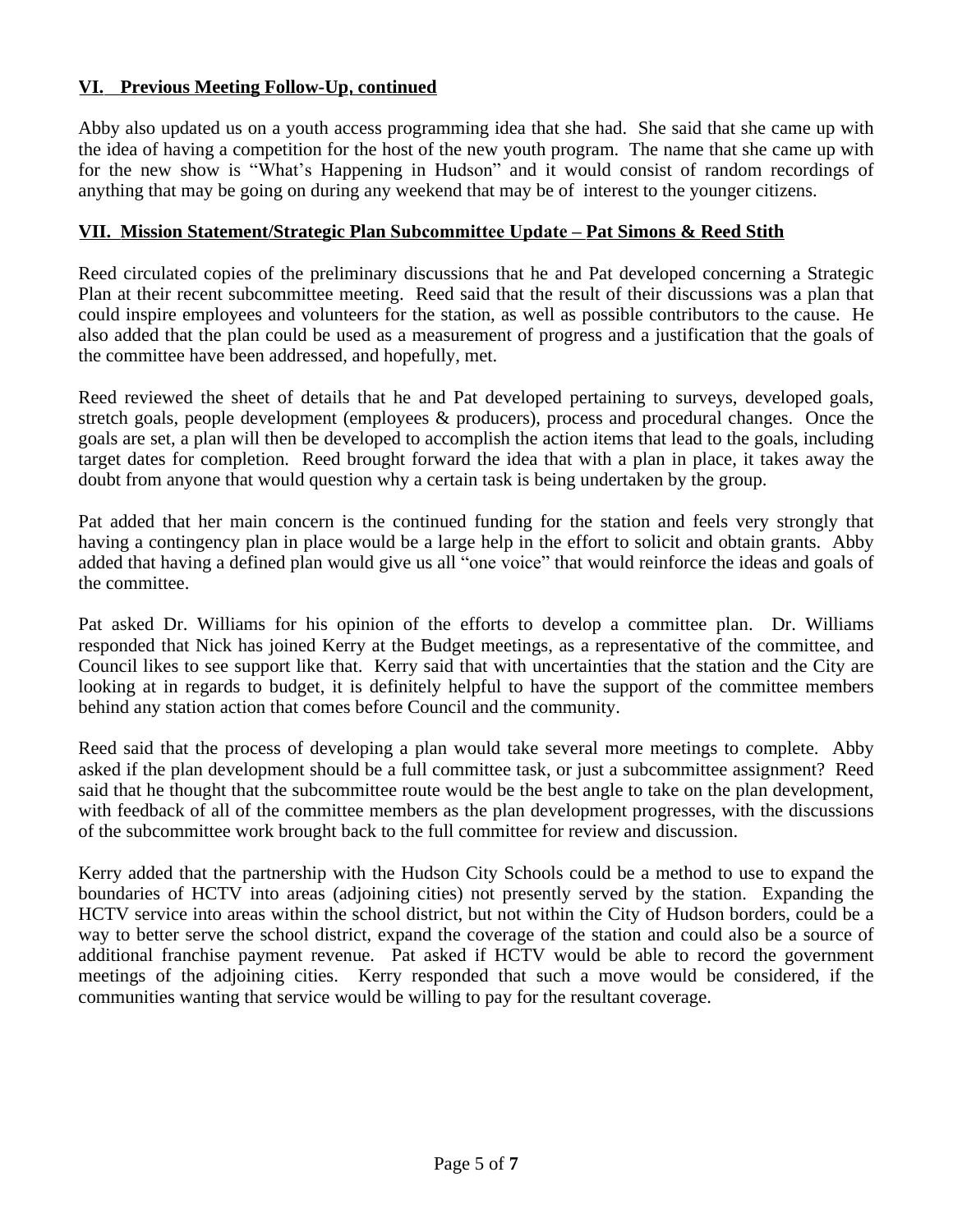# **VII. Mission Statement/Strategic Plan Subcommittee Update, continued**

Dr. Williams added that he thought that it was possible to create a joint effort along the lines of serving adjoining communities and sharing franchise revenues, but he was not sure of the exact procedure to do such an arrangement. Dr Williams said that it would make it easier to obtain grants if there were several communities working towards a common goal. Reed said that the future action plan would be ideal for just such an effort of sharing our resources with and gaining revenue from adjoining communities.

Reed asked if the subcommittee should solicit ideas and input about the future goals / plans from the other committee members. Kerry warned that if a subcommittee consists of a quorum of members of the committee, public notification of meetings must take place under the Sunshine Laws of the State of Ohio. Upon hearing that input from Kerry, it was decided that the future goal / plan subcommittee should remain at three members.

Reed suggested that he, Nick & Pat should schedule a meeting to delve deeper into the future goal  $\ell$  plan development, with hopes of having the plan in place in early 2012. Kerry suggested that moving ahead with the future goal / plan initiative would be a good subject for Dr. Williams to bring up before the entire City Council, so that they are all aware of the future planning efforts. Dr. Williams said that he would be happy to present the information about the planning initiative to the Council.

## **VIII. Committee Fund Raising Development – All**

With the previous discussions about the restrictions on committee fund raising efforts, Nick asked for a clarification on if committee fund raising is possible, specifically by applying for and obtaining grants. Kerry answered that the committee charter, as it already stands, does include a reference in section D of the charter allowing committee fund raising efforts. Kerry said that perhaps the City Solicitor was being very cautious in his interpretation of the committee's ability for "solicitation" of funds, but that he will clarify with the lawyers that grant applications could be allowed by the current charter.

Reed asked if the HCTV studio and equipment could be leased out for commercial use, if the station ever does get into a tight financial situation. Kerry responded that the equipment and facilities were purchased with City funds, which could create problems if they were to be used for commercial uses. This brought forward another question, in that the City already has revenue producing operations, such as Hudson Public Power and Ellsworth Meadows Golf Club, which charge fees and generate revenue, while still being wholly owned by the City.

Dr. Williams added that if the committee is interested in raising funds, a change in the committee directive could be carried out to clear up any ambiguity. The discussion of a not-for-profit foundation came up and Dr. Williams suggested that such an organization is not needed, as tax-deductable contributions to the City and its entities, such as HCTV, are already possible. Dr. Williams added that the mechanics of raising funds is already in place and just a change of directive is all that is needed to move forward. Pat asked how such a change could move through Council. Dr. Williams said that the usual process of getting legislation approved would be followed, and the change could possibly be enacted on a single-reading basis, since it would be a minor amendment to existing legislation. Kerry said that he would contact either City Manager Tony Bales or the Assistant City Manager Scott Schroyer about starting the process for any required change in the committee directive.